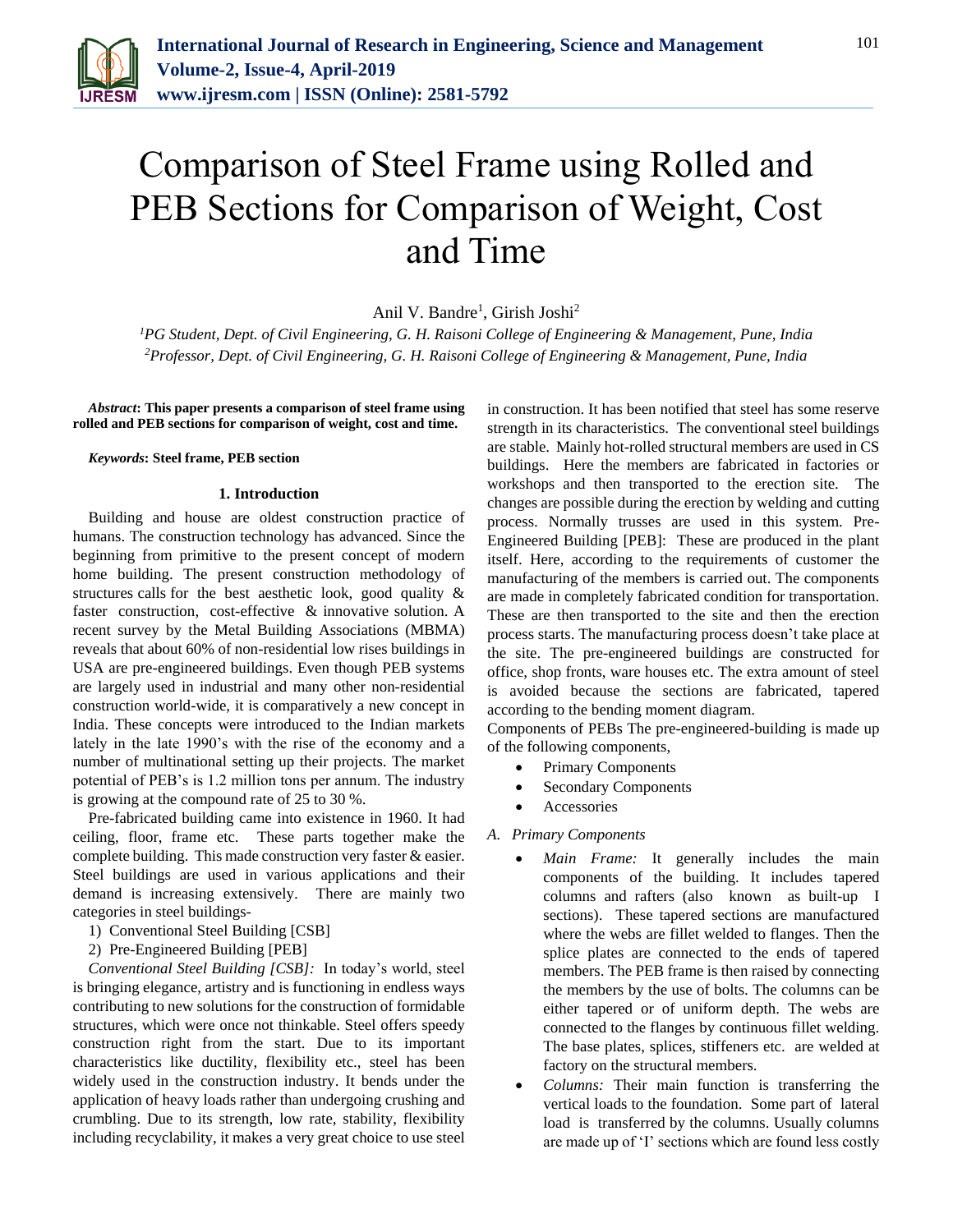

than other section. Its depth goes on increasing from bottom to the top end of column. The prefabricated column is made of 'I-section' consisting of flanges and web connected to each other by welding.

- *Rafters:* These are the series of inclined members- (beams) which stretch from ridge to wall plate, eave and are generally designed to support the roof and to take the loads.
- Secondary Components: Girts and purlins form the secondary components which are used as a support system for walls and panels of roofs. The purlins are used on roofs and girts are used on walls. The main function of the secondary members is that it acts as struts which help in counter acting the part of loads which act on the building like wind and seismic loads and they provide lateral-bracings to the flanges in compression of the members of the main frame thereby increasing the capacity of the frame. The secondary components are pre galvanized or painted at factory with minimum of 35 microns of corrosion protection primer.

*Accessories:*

- Anchor Bolts
- Turbo Ventilator
- Walking Doors
- Aluminium Windows
- Sheeting

# **2. Literature review**

Neha R. Kolate, Shipa Kewate (july 2015) made a comparative study between pre-engineered building and conventional steel building and observes that PEB has many advantages over CSB such as no maintenance and very superior strength, it is corrosion resistant and features a very attractive appearance and it is next high level technology innovation and better product over conventional material. PEB system is protected against non-uniform weathering. In this paper, author studied that many of the steel buildings are made in a traditional way by using conventional sections and this leads to be uneconomical and heavy structure and creates an opportunity for developing technology to get a better replacement and that is Pre-engineered building having better properties over conventional steel frames.

S.D. Charkha and Latesh S. Sanklecha (June 2014) found that constantly increase in cost of steel giving rise to an uneconomical construction practice which needs to be reduced using new innovative technology. There are reasons to choose PEB over CSB such as quality design, manufacturing, erection, low maintenance due to pre-painted sections, building can be dismantled and re-erected easily and future extension without much hassle is possible due to flexible bolted connection. Along with this PEB proves to be a better system because of its ability to span long distance as many other gable structures are limited to a span of about 100 ft. in cost effective manner.

Mainly trusses are provided for larger span but significant design fabrication time is required. Based on above parameters author concluded that choosing PEB over CSB will reduce steel quantity which further reduces dead load and hence size of foundation is also reduced.

B K Raghu Prasad, Sunil Kumar, Amarnath K (September 2014): observes the reason behind PEB being so high in demand is due to speed of construction and good control over the quality and when talking about the cost, there are several parameters responsible for this such as span, bay spacing, gable inclination. In this paper, these` Variety of model have been analyzed by varying roof angles, span and bay spacing and keeping the load common for each model i.e. DL, EL, LL, and WL. Pre-engineered buildings are completely factory fabricated and assembled at site using bolted connection not like welding in conventional steel building. PEB uses hot rolled plated tapered sections for primary framing as required by the internal stresses hence using the steel in optimum quantity. and eliminating wastage of steel which further reduce self-weight of structure.

Jinsha M S, Linda Ann Mathew (July 2016) found that now a day's structures without column are desirable mainly for industries and Pre-engineered buildings fulfils this requirement. In this study, an attempt is made to achieve the economy in steel quantity in pre-engineered buildings by varying the bay spacing. Observation is done by considering models with different bay spacing designed for wind loads. Analysis and design is performed using the software STAAD Pro V8i. Concept of pre-engineered building is to reduce the quantity of excessive steel as per the internal stress distribution or say bending moment diagram of the frame. Weight of Preengineered building depends upon the bay spacing and in this analysis most suitable bay spacing in terms of cost is found by performing the above analysis. As a conclusion of whole study made author aims to achieve a most economical framing system.

C. M. Meera (June2013) studied that Pre-engineered building is a versatile solution to all the single storey industrial building as along with providing a high-quality pre-design structure it is also economical and light weight construction technique. PEB has many advantage over conventional steel structures such as providing a standard fabricated section according to the optimum requirement. In this paper author carried out a comparative study of PEB and CSB on the basis of design and analysis of a typical frame. Design of conventional steel frame include selection of a suitable roof truss built up from standard hot rolled sections. Analysis for both the steel frame using different concept shows that there is about 30% reduction in steel consumption in Preengineered building as compared to conventional steel frame, hence PEB are lighter than CSB. In this way PEB proves to be more advantageous from CSB in as it is more economical, quality control, speed in construction, longer span, durability, standard designs, ease in expansion and erection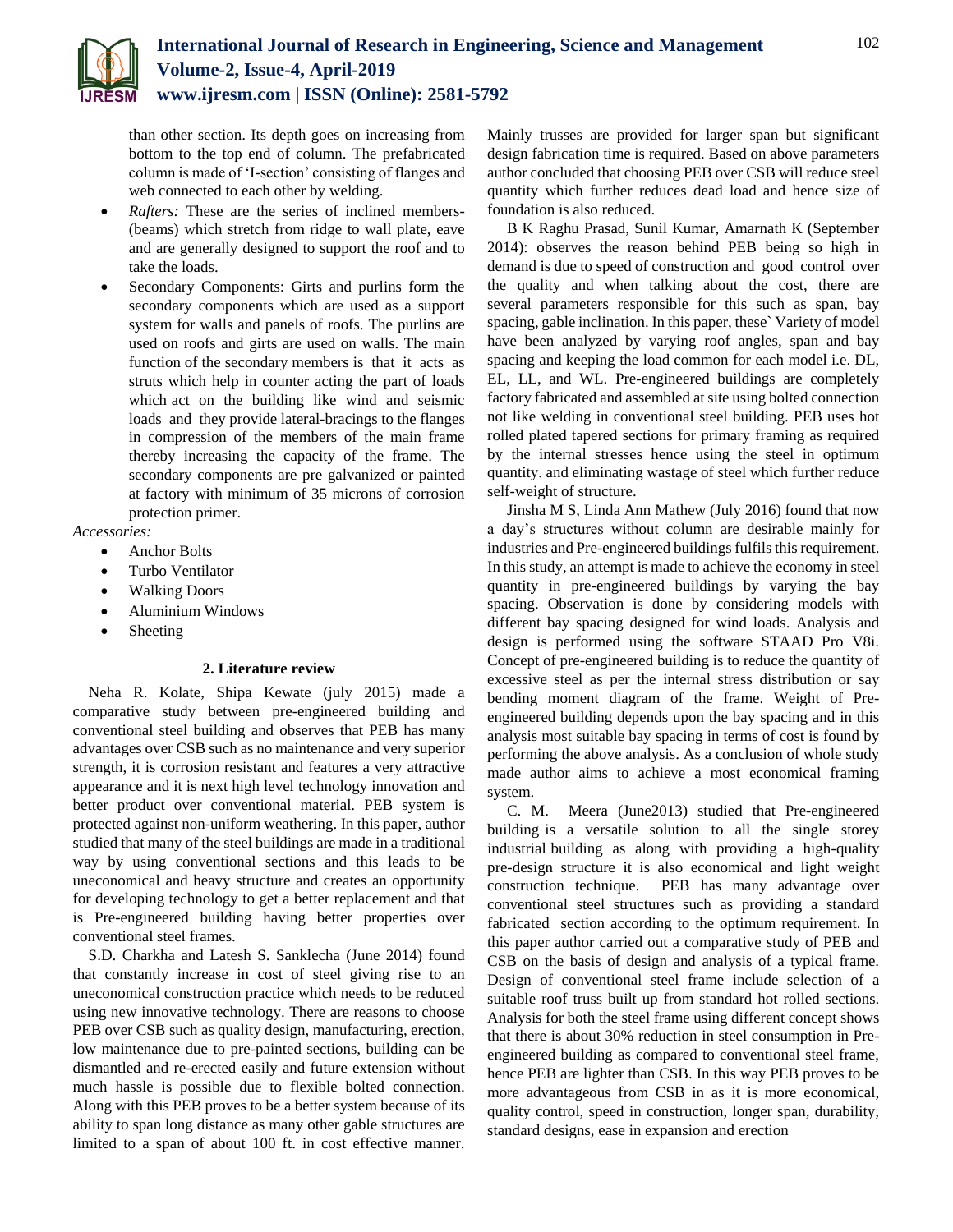

# **3. Modeling**

The models of the Conventional Steel Building (CSB) and Pre-Engineered Building (PEB) are analysed and designed using StaadPro software. One model each for CSB and PEB was prepared.

- Parameter:
	- Total length 36 m
	- Total width 30 m
	- Clear height 15 m
	- Slope of roof 11.80
	- $\bullet$  Single bay length 6 m

# **4. Structural analysis and design**

The loads taken for the analysis and design of the buildings are as follows-

- Dead Load (DL)
- Live Load (LL)
- Wind load  $90^{\circ}$  (pressure)
- Wind load  $90^{\circ}$  (suction)

Following are the load combinations used in the present study.

- $\bullet$  (DL+LL)
- DL+ Wind load  $90^{\circ}$  (pressure)
- DL+ Wind load  $90^{\circ}$  (suction)

All the loads were worked out according to the IS codes and applied on the models and the analysis was carried out.

# **5. Results and discussion**

Each of the two models was modelled and analysed using StaadPro Later, the results obtained for the CSB and the PEB models were compared by using various parameters and the performance of the models was evaluated. Following are the three parameters considered for the comparison of the results for CSB and PEB models,

- Self-weight of the Structure
- Cost of Construction
- Time of Construction

Each of these three parameters was worked out for both the models which are presented below in Table-1, Table-2 and Table-3 respectively. The weight of the connections was assumed as 12.5% of total weight for CSB model and 7.5% of total weight for PEB model. Steel Girts are designed for the wind speed of 150 km/hr. and the corresponding members were designed. Steel Girts are designed as cold formed sections versus hot rolled sections. The result are tabulated in table 1. Similarly comparing for the shed portal by using hot rolled and PEB design of sections the comparison are shown in the tables.

Total steel tonnage  $= 76500$  kg. Total cost of structure including erection = 2983500+1026140+1147500 = Rs. 51,57,140/-

Total steel tonnage  $= 67310$  kg. Total cost of structure including erection =  $2625090+992650+1009650$  = Rs. 4627390/-

| Table 4         |                 |                            |         |          |         |  |  |
|-----------------|-----------------|----------------------------|---------|----------|---------|--|--|
| Time Comparison |                 |                            |         |          |         |  |  |
| S.              | Structure       | Fabrication<br>Procurement |         | Erection | Total   |  |  |
| No.             |                 | Time                       | Time    | Time     | Time    |  |  |
|                 |                 | (Weeks)                    | (Weeks) | (Weeks)  | (Weeks) |  |  |
|                 | Rolled          |                            |         | 26       | 35      |  |  |
|                 | <b>Sections</b> |                            |         |          |         |  |  |
|                 | <b>PEB</b>      |                            |         | 35       | 46      |  |  |

Table 5 Statistical Comparison S. No. Structure Weight (kg) Procurement Cost (Rs.) Fabrication Cost (Rs.) Erection Cost (Rs.) 1 Rolled Sections 76500 2983500 1026140 1147500 2 **PEB** 67310 2625090 992650 1009650

| Table 1      |                     |           |                            |                                   |  |
|--------------|---------------------|-----------|----------------------------|-----------------------------------|--|
| Cost details |                     |           |                            |                                   |  |
| Sr. No.      | Sections Size       | Weight    | <b>Procurement Cost</b>    | <b>Fabrication Cost</b>           |  |
|              | ISMC <sub>200</sub> | 50.041 Kg | $39x50041 = Rs. 19.51.600$ | Rs. $13/kg$ , $50041x13=6,50,533$ |  |
|              | Z200x2.4            | 15.708 Kg | 59x15708=Rs. 9,26,800      | Rs. 13/Kg 15708x13=2,04,204       |  |

Table 2

| Cost details |                     |             |                        |                        |                    |
|--------------|---------------------|-------------|------------------------|------------------------|--------------------|
| Sr. No.      | Sections Size       | Weight (kg) | Procurement Cost (Rs.) | Fabrication Cost (Rs.) | Erection Cost (Rs) |
|              | <b>ISMB600</b>      | 52180       | 52180x39=2035020       | $52180x13=678340$      | 52180x15=782700    |
|              | ISA75X75X6          | 3430        | 3430x39=133770         | $3430x13=44590$        | $3430x15=51450$    |
|              | ISA90X90X6          | 5070        | $5070x39=197730$       | $5070x13=65910$        | $5070x15=76050$    |
|              | Plate $8 \& 10$ thk | 15820       | 15820x39=616980        | $15820x15=237300$      | $15820x15=237300$  |
|              | TOTAL               | 76500       | 2983500                | 1026140                | 1147500            |

#### Table 3 Cost details

| COSE HULLAIDS |               |             |                       |                              |                    |
|---------------|---------------|-------------|-----------------------|------------------------------|--------------------|
| Sr. No.       | Sections Size | Weight (kg) | Procurement Cost (Rs) | <b>Fabrication Cost (Rs)</b> | Erection Cost (Rs) |
|               | Plate 25 Thk  | 10560       | 10560x39=411840       | $10560x15=158400$            | $10560x15=158400$  |
|               | Plate 20 Thk  | 9140        | $9140x39=356460$      | $9140x15=137100$             | $9140x15=137100$   |
|               | Plate 12 Thk  | 20610       | $20610x39=803790$     | $20610x15=309150$            | $20610x15=309150$  |
|               | Plate 10 Thk  | 18500       | 18500x39=721500       | $18500x15=277500$            | $18500x15=277500$  |
|               | ISA75X75X6    | 3430        | 3430x39=133770        | $3430x13=44590$              | $3430x15=51450$    |
|               | ISA90X90X6    | 5070        | 5070x39=197730        | $5070x13=65910$              | $5070x15=76050$    |
|               | TOTAL         | 67310       | 2625090               | 992650                       | 1009650            |